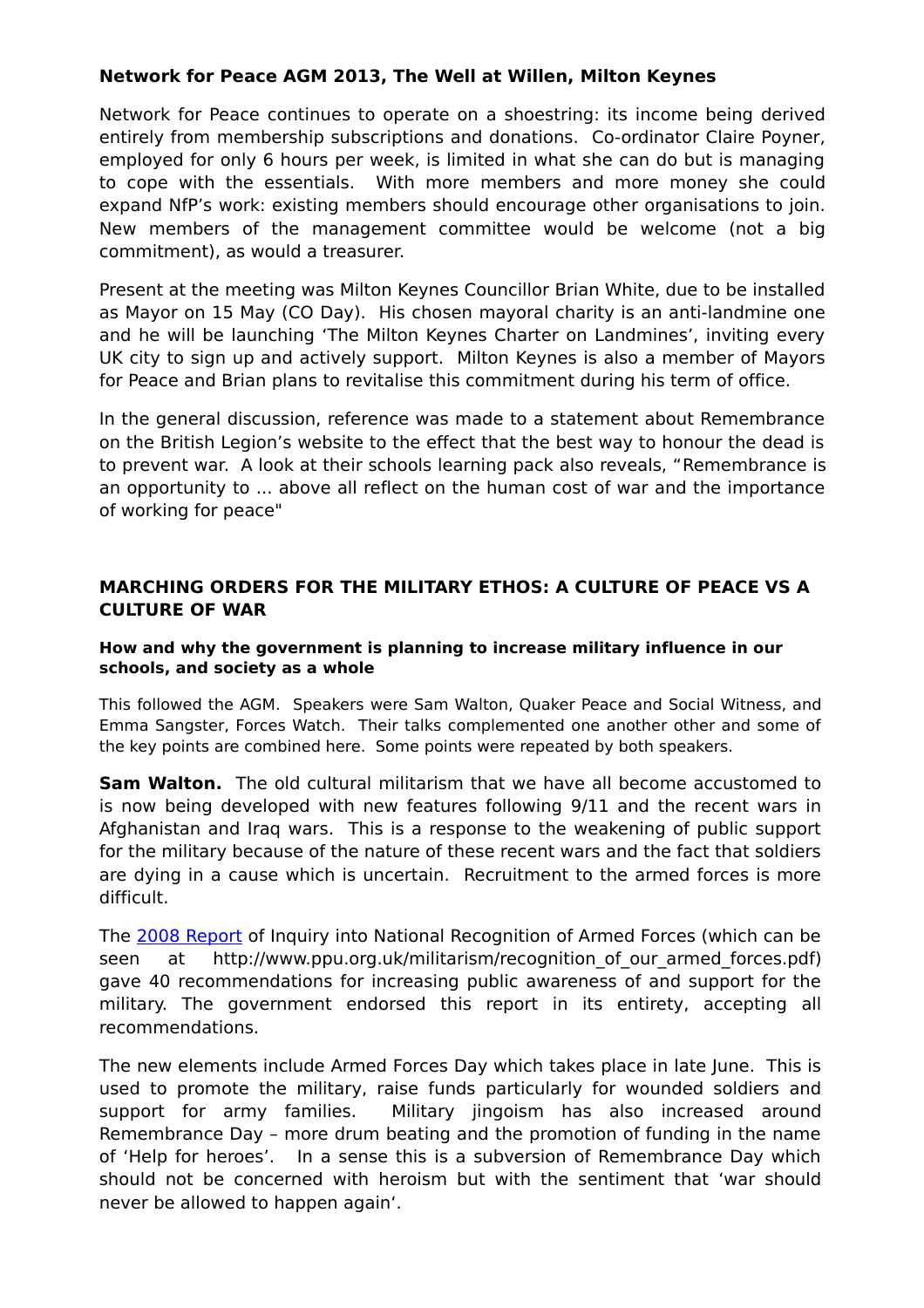Other features include the increased frequency of returning parades of soldiers through military towns, soldiers being told to wear their uniforms more in public. Special privileges are being given by councils such as access to health and other services and the fast-tracking of children in service families into schools.

There is also more political rhetoric which is self-reinforcing. Politicians see reference to the work of armed forces as 'motherhood and apple pie' statements which boost the quality of their profile with the electorate.

Sam also expressed concern about increasing military affiliations with other organisations such as livery companies and the way cadet forces are being promoted in schools and colleges. It is Government policy to develop the number of cadet forces. There was even talk of military academies and the employment of the military ethos in schools with discipline problems. (These points were developed by Emma below.)

Reference was also made to the involvement of the military in the 2012 Olympic Games. Servicemen and women were involved in all medal ceremonies and the military were called in when the G4S security company failed to meet its commitments. Both these will have promoted the role the military can play in domestic affairs

Sam ended with a call for these developments to be proactively addressed by the peace movement, drawing attention to the dangers involved. Several people made supporting statements from the floor and emphasised the importance of the peace movement's involvement with education in school. It was important to campaign against military recruitment in schools and colleges. Reference was also made to the problems experienced by returning and retired servicemen such as suicide and crimes leading to their imprisonment.

**Emma Sangster.** Emma made reference to the Armed Forces Community Covenant published by the Government in 2012 – another outcome of the 2008 report - not a party political issue because the initial report was prepared under the last Labour Government. It complements, at a local level, the armed forces covenant, which outlines the moral obligation between the nation, the government and the armed forces. The aim of the community covenant is to encourage local communities to support the service community in their area and promote understanding and awareness among the public of issues affecting the armed forces community. Since its launch, some 150 local authorities across the UK have pledged their support and signed up, including cities such as London, Edinburgh and Liverpool. The Government has also made £30 million available for communities to establish their own projects.

Many people have become involved in supporting the service community through service charities, or more recently by participating in Armed Forces Day. They have shown their support through fundraising, military celebrations, attending homecoming parades and repatriation ceremonies and offering commercial discounts. Even simple demonstrations of support, such as displaying the Armed Forces window sticker in cars and businesses, have been used to boost the morale of our armed forces.